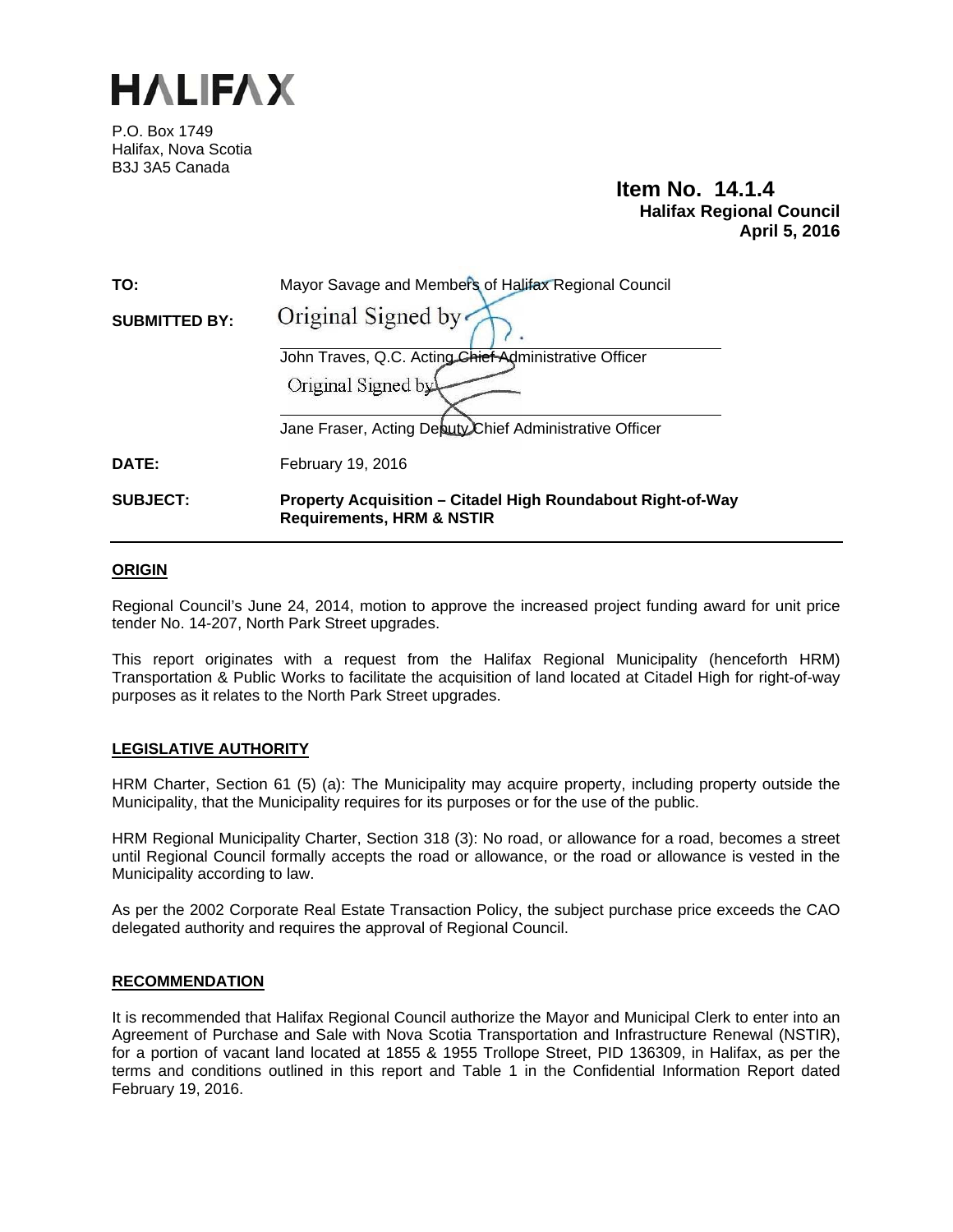# **BACKGROUND**

The subject of this report is the intersection at North Park Street/Cogswell Street/Rainnie Drive/Trollope Street/Ahern Avenue which required upgrading and major capital investment (see Attachment A). The intersection did not meet national transportation standards and suffered from aging infrastructure, problematic traffic flow, frequent collisions, and poor connectivity. The existing traffic signals at North Park Street and Cogswell Street have been removed and replaced with a roundabout (see Attachment B).

As part of HRM's preliminary review, several joint projects were identified and include the following: Halifax Regional Water Commission infrastructure repairs; North Park Street upgrades; new LED lights implementation; undergrounding the existing overhead power and telecom lines; upgraded pedestrian and cycling facilities; and high quality public spaces.

At the Cogswell Street intersection, detailed designs showed that the existing six leg intersection could be converted into an effective four leg roundabout. This is done by moving Ahern Avenue closer to Trollope Street and disconnecting Rainnie Drive from the intersection. The design has shown that Rainnie Drive is not required to carry vehicular traffic. This is consistent with other downtown traffic studies. Decision making in the roundabout will then be much easier for drivers, cyclists and pedestrians.

By realigning Ahern Avenue, a property acquisition is required from the provincially-owned Citadel High School property for right-of-way purposes. A Restricted Early Access Agreement was negotiated and executed with NSTIR in May 2014 to provide HRM with early access to the Citadel High property to construct the roundabout.

As per the 2002 Corporate Real Estate Transaction Policy, the subject purchase price exceeds the CAO delegated authority and requires the approval of Regional Council.

#### **DISCUSSION**

The total land area required from the Citadel High School site by HRM Transportation and Public Works to facilitate the construction of the roundabout is 6,154 square feet. The area and configuration of the subject property is shown as Parcel A on the final plan of survey shown in Attachment 'C', which outlines the acquisition from the provincially-owned parcel of land. Prior to commencement of construction, the land was characterized as vacant and unimproved land, surfaced with grass and gently sloped from Ahern Avenue to Trollope Street.

NSTIR and HRM staff has agreed to a property transaction for the 6,154 square foot parcel of land at market value. Upon completion of the conveyance, the parcel will be accepted as formal right-of-way for street purposes through subdivision approval.

The general property information for the parent parcel and the portion to be acquired is shown in Table 1:

| <b>Property Description</b> | Vacant land at Citadel High School                    |
|-----------------------------|-------------------------------------------------------|
| Property Address*           | 1855 & 1955 Trollope Street, Halifax                  |
| <b>PID</b>                  | 136309 (portion of)                                   |
| <b>Land Owner</b>           | Nova Scotia Transportation and Infrastructure Renewal |
| Required Right-of-Way Area* | 6,154 sq.ft. $(571.8$ sq.m) $+/-$                     |

# **Table 1: General Property Information**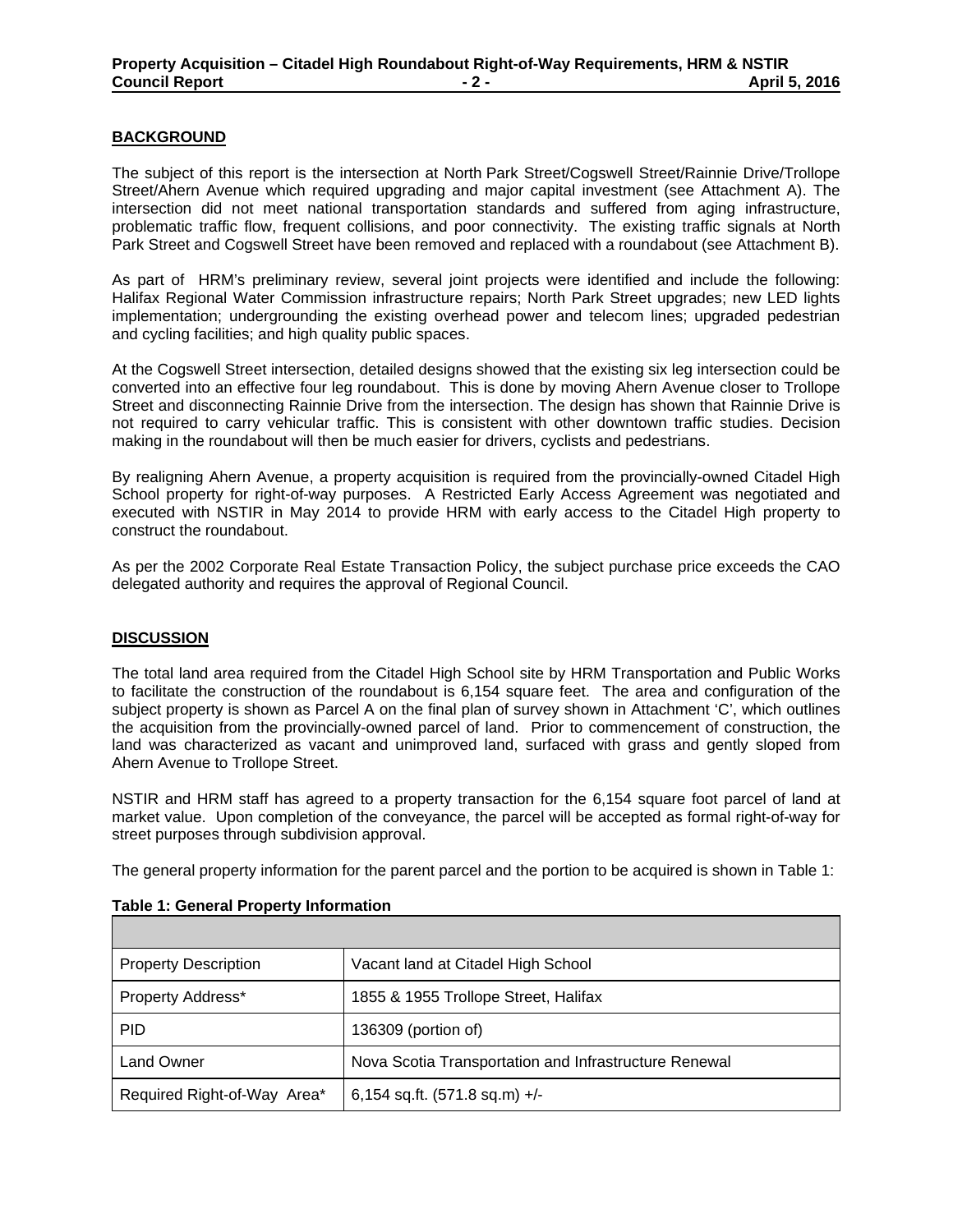| <b>Property Zoning</b> | P Zone (Park and Institutional Zone) – Halifax Peninsula Land Use<br>Bv-law |
|------------------------|-----------------------------------------------------------------------------|
| <b>Purchase Price</b>  | See Private & Confidential Report Dated February 19, 2016                   |

*\*Subject to change based final plan of survey* 

#### **FINANCIAL IMPLICATIONS**

The financial implications associated with the recommendations made within this report include the purchase price for the land at the appraised market value. Payment shall be made out of the approved Capital Account Number CT000001 – North Park Corridor Improvements Project. Net HST applies to this transaction. Increased future operating maintenance costs associated with this purchase are expected to be minimal.

Applicable vendor adjustments to the Purchase Price include, but are not limited to, appraisal, survey, easements, environmental impacts, grading deficiencies, wetland management, vendor's legal, marketing and administrative costs. Vendor adjustments or deficiency allowances, if required, shall be to a maximum of 15 percent of the purchase price.

#### **Market Value Definition**

The most probable price which a property should bring in a competitive and open market under all conditions requisite to a fair sale, the buyer and seller each acting prudently and knowledgeably, and assuming the price is not affected by undue stimulus. Implicit in this definition is the consummation of a sale as of the specific date and the passing of title from seller to buyer under conditions whereby:

- 1. Buyer and seller are typically motivated;
- 2. Both parties are well informed or well advised, and acting in what they consider their best interests;
- 3. A reasonable time is allowed for exposure in the open market;
- 4. Payment is made in terms of cash in Canadian Dollars or in financial arrangements comparable thereto; and
- 5. The price represents the normal consideration for the property sold unaffected by special or creative financing or sales concessions granted by anyone associated with the sale.

*(Appraisal Institute of Canada. Canadian Uniform Standards of Professional Appraisal Practice)* 

#### **COMMUNITY ENGAGEMENT**

The recommendations that are the subject of this report do not require a community engagement. Community engagement on the North Park Street Improvements overall project has already taken place.

#### **ENVIRONMENTAL IMPLICATIONS**

Not unlike much of the land located on the Halifax Peninsula, sub-surface pyritic slate was anticipated/expected to be present on the subject property. The volume of pyritic slate is considered to be minimal and below the levels set by Environment Canada for a full remediation process.

Excavations in the area had the potential for contamination due to the historical uses of the area. Actual construction encountered contamination of the ground at the "tier 1 level' this is considered to be the base line for ground in the urban setting of the Halifax Peninsula, and no special remediation or treatment was required.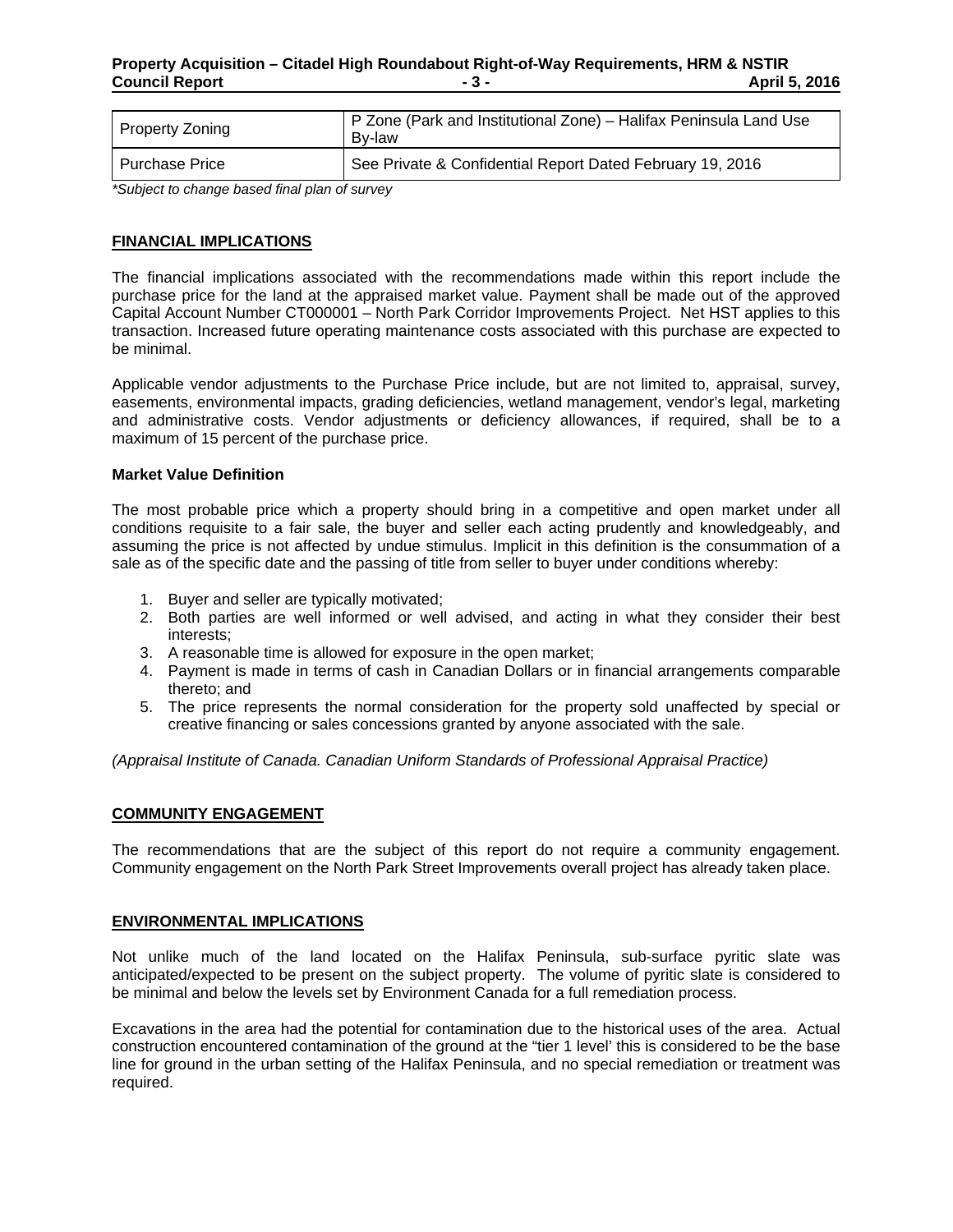# **ALTERNATIVES**

Regional Council may choose not to approve the acquisition of provincially-owned land, as described herein, for the purpose of consolidation with the existing right-of-way; however, this action is not recommended as NSTIR has agreed to the proposed right-of-way changes and the disposal of their land at market value. Furthermore, NSTIR has granted early access to HRM, in the form of a Restricted Early Access Agreement, for construction to commence on the roundabout which is now complete.

### **ATTACHMENTS**

Attachment A – Location Map Attachment B – Concept Plan Attachment C – Land Acquisition Survey Plan

A copy of this report can be obtained online at http://www.halifax.ca/council/agendasc/cagenda.php then choose the appropriate meeting date, or by contacting the Office of the Municipal Clerk at 902.490.4210, or Fax 902.490.4208.

| Report Prepared by:    | Brad Bakke, AACI, P.App, Senior Real Estate Officer, Corporate Real Estate, Operations<br>Support 902.490.5332 |
|------------------------|----------------------------------------------------------------------------------------------------------------|
|                        | Anne Sherwood, Design Engineer, Project Planning & Design, Transportation & Public<br>Works 902.490.6872       |
| Financial Approval by: | Amanda Whitewood, Director of Finance and Information Technology/CFO, 902.490.6308                             |
|                        |                                                                                                                |
| Report Approved by:    | Peter Stickings, Acting Director, Operations Support<br>902.490.7129                                           |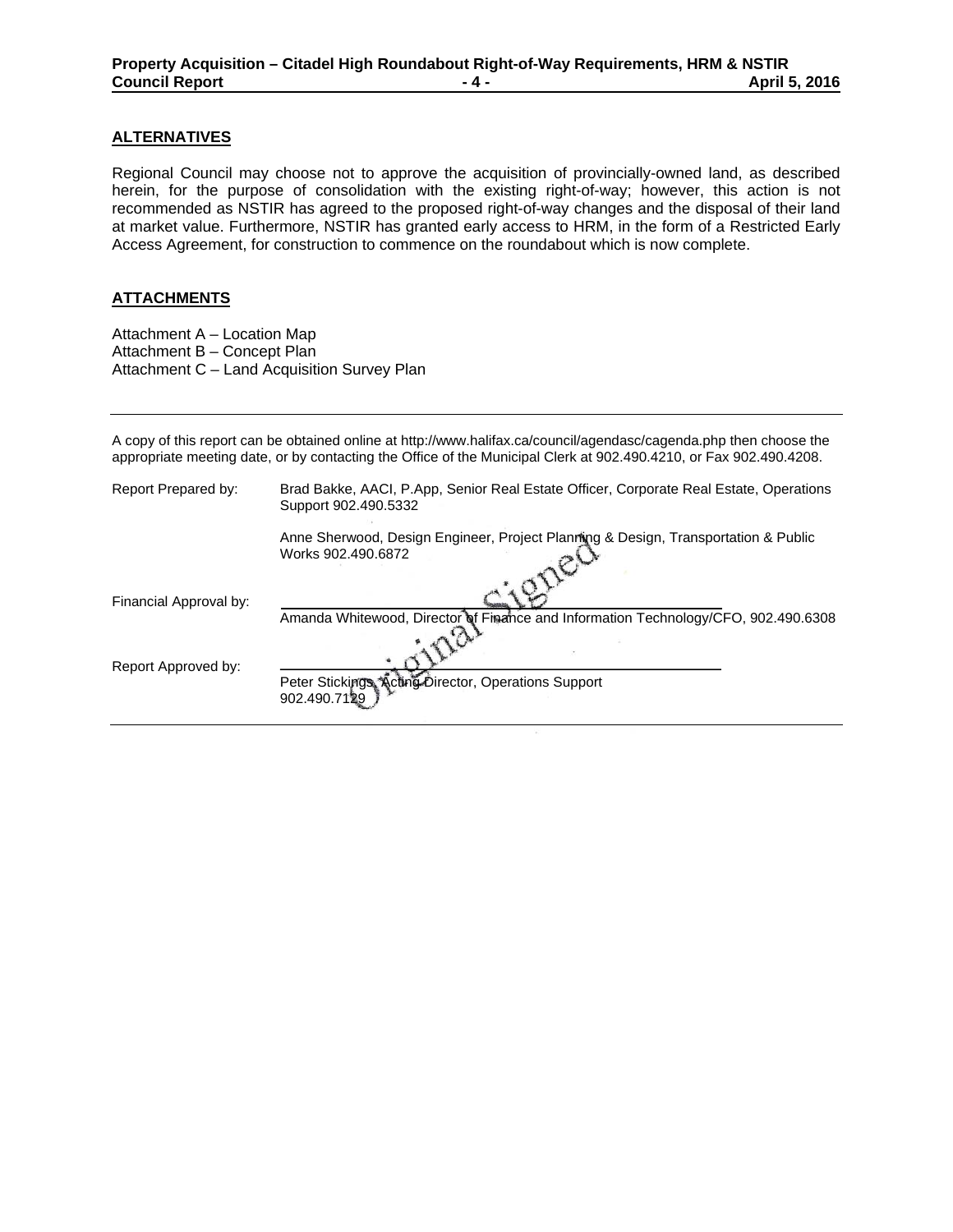# **HALIFAX**

**ATTACHMENT 'A' LOCATION MAP**

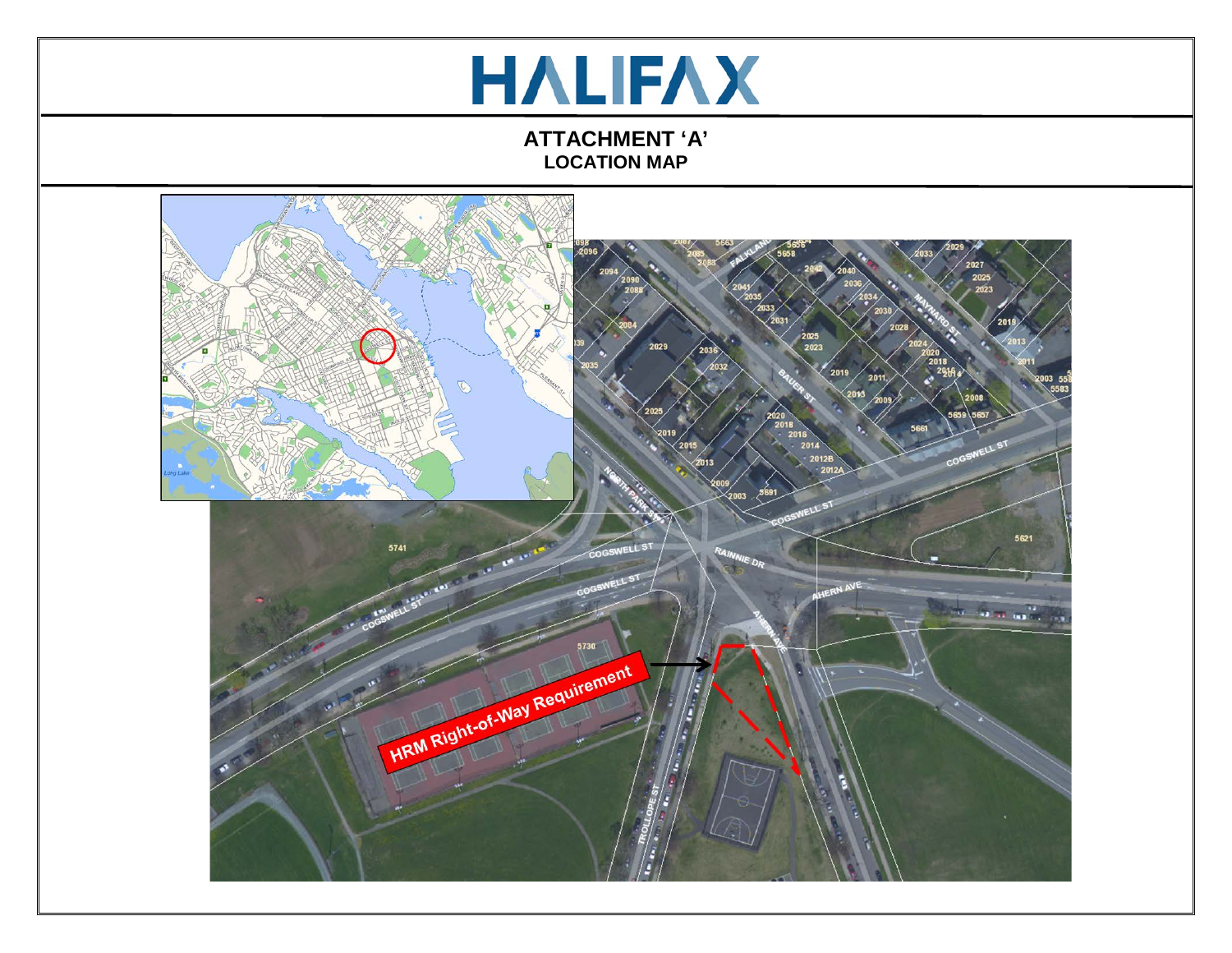

# **ATTACHMENT 'B' CONCEPT PLAN**